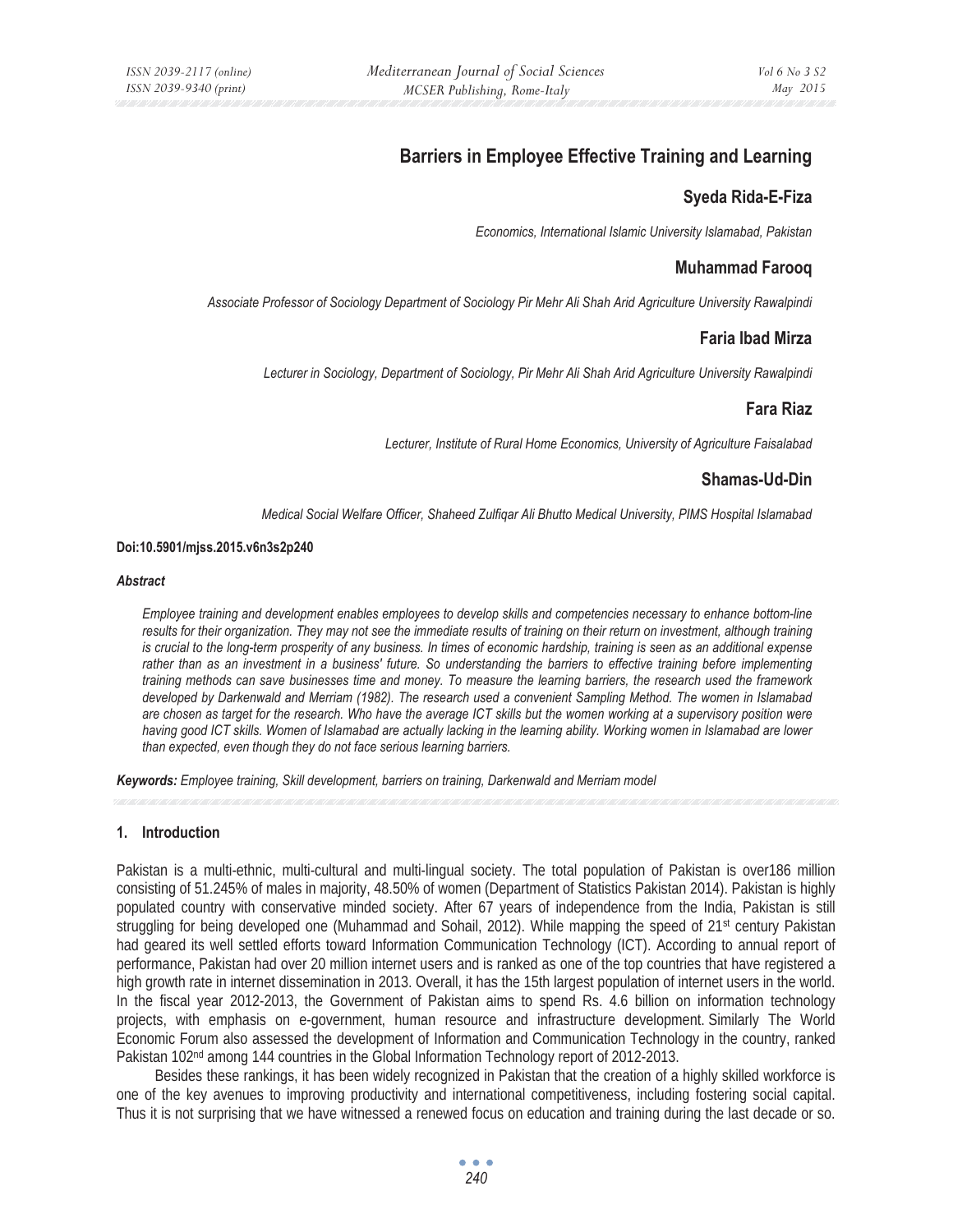The benefits of this focus, of course, go well beyond improvements in the ability of our economy to compete. Importantly, increased learning opportunities typically benefit those individuals who are able to gain access to such training. Most obviously, training is usually assumed to provide workers with increased promotional opportunities, improved job security and higher wages. Employee training and development enables employees to develop skills and competencies necessary to enhance bottom-line results for their organization. (Moore; 2004) They may not see the immediate results of training on their return on investment, although training is crucial to the long-term prosperity of any business. In times of economic hardship, training is seen as an additional expense rather than as an investment in a business' future. So understanding the barriers to effective training before implementing training methods can save businesses time and money. (Koshal, et al., 1998)

Despite the significant growth in ICT professionals, there remains a gender imbalance. The well observed fact is that certain segments of the population are still underrepresented in ICT. Among those who are being underrepresented are women (Palma, 2001; Trautho, 2002; Wilson-Kovacs et al., 2006). Many of the previous studies were done on the idea that males and females have different technology related attitudes, behaviors and skills (Broos, 2005; Woodfield, 2002). Studies have often hypothesized that computers appeal more to men and boys than to women and girls and therefore males are more likely to have had more computer related experience. Hence women's are less prone to ICT advancement and usage, but not all, this trend is more to non-supervisory level women than to supervisory level women (junaidah; 2008). This study visualized the same fact that women's at non-supervisory level are less acquired with ICT skills than women at supervisory level. For this purpose scientific research has been conducted and the capital of Pakistan (ISLAMABAD) is taken as sample. As Islamabad is the more developed city of Pakistan, with the women's labor force participation rate of 52% as compared to other cities (GOV. 2012-13).

Information communication technology (ICT) is very vital in life. On the contrary in past majority of studies were qualitative in nature, which was conducted through case studies and interviews (Smith 1997; Moran 1998; Gibb 1999). An exception to the mostly qualitative research attempt in this area has been the series of inquisitions conducted over a number of years by a group of research interests. While in this research, efforts are made to conduct the research using quantitative techniques and different approaches are used with specific model. Irrespective of gender, linguistic, culture and demography it would be advantageous for all individuals in society everywhere to acquire basic ICT skills. Despite significant growth in ICT professionals in the last decade, there still remains a gender imbalance, particularly in developing countries such as Pakistan. This study can be generalized, and can be effectively used for the authorities to lower the gap of ICT skills between man and women in Pakistan.

### **2. Major Factors Influencing Employees Training and their Development**

The quality of employees and their development through training and education are major factors in determining longterm profitability of a small business. If a firm hires and keeps good employees, it is good policy to invest in the development of their skills, so they can increase their productivity. Training often is considered for new employees only. This is a mistake because ongoing training for current employees helps them adjust to rapidly changing job requirements (GOV. 2012-13).

### **3. Purpose of Training and Development**

The purpose of formulating a training strategy is to answer two relatively simple but vitally important questions: (1) what is our business? And (2) what should our business be? Armed with the answers to these questions and a clear vision of its mission, strategy and objectives, a company can identify its training needs. Setting goals helps to evaluate the training program and also in motivation of employees. Allowing employees to participate in setting goals increases the probability of success (GOV.1998).

### **4. Objectives**

Objective of study is to explore the factors influencing the amount and type of training and learning that occurs in organizations and to find ways of removing those barriers. The topic was selected keeping in view the constraints in the Training and Development field and how the constraints can be minimized in the Pakistani perspective. Employee Training and Development is essential to the ongoing success of every organization. Although technology and the internet have enabled global collaboration and competition, people are the organization's competitive advantage.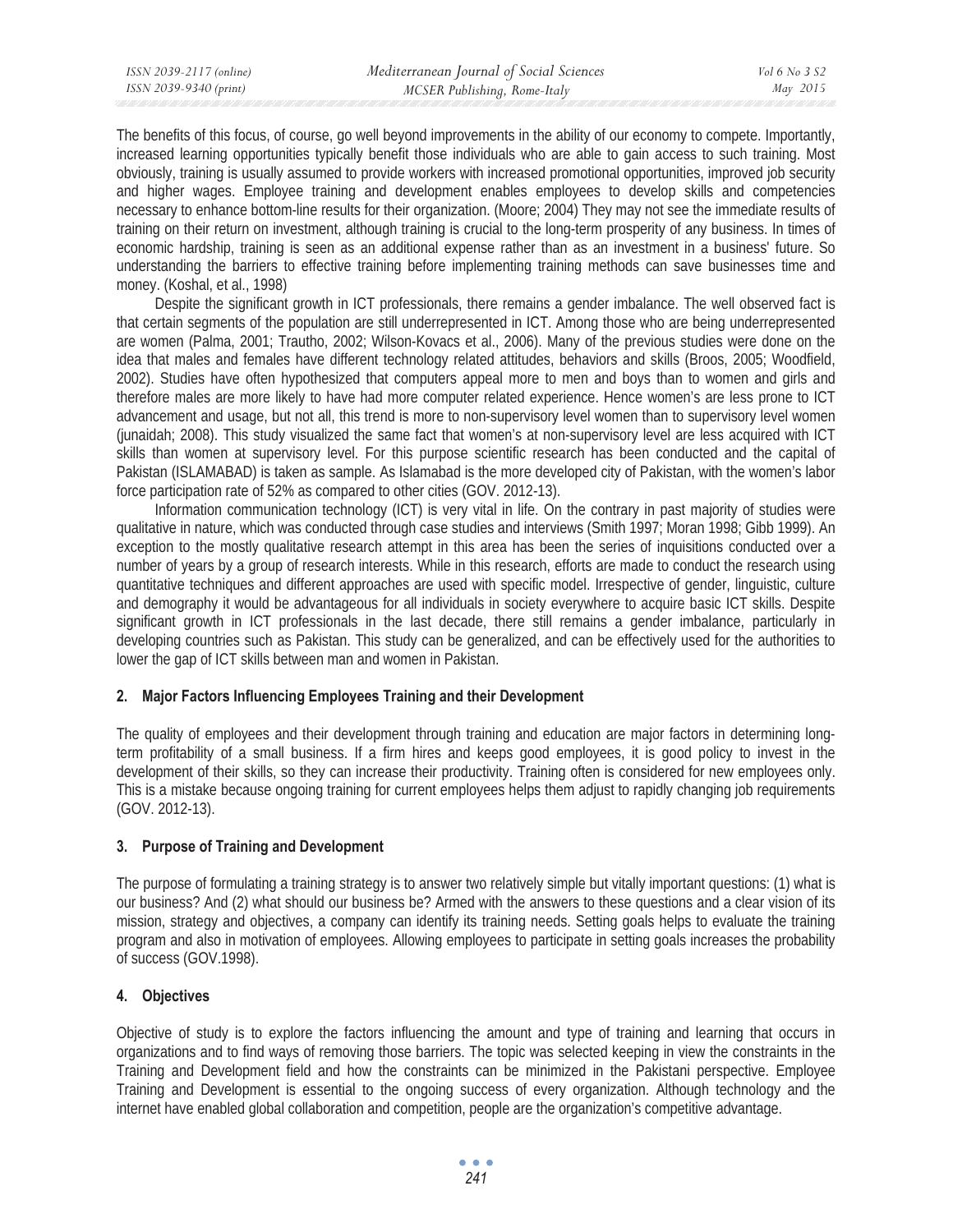#### **5. Research Questions**

- 1. How can effective training help employees to become more competent within intercultural contexts?
- 2. How to remove the training barriers that the top management should involve in training, so that they can lead there managerial team effectively?
- 3. Identifying the organizational learning barriers affects the learning skills of employee which leads them to excel their skills and abilities?
- 4. Would information communication technology helpful in removing learning barriers among working women in Islamabad?

#### **6. Literature Review**

The previous study developed an understanding of the problems and challenges that a trainee and trainer come across in this field. The support of top management is necessary to eliminate the potential barrier (perceptual, emotional, motivational, and cognitive) which affected managers and other mid-career manager participation in organization. (Martin McCracken, 2005).

Research and Training are the pillars to eliminate the age diversity phenomena. Age diversity has become an important factor for companies in the attraction and recruitment of staff. The age factor and its role in training provided and knowledge gained from that training program. Mostly training programs are not offered to old age workers.(Becci, 2006).

Providing a learning frame work in an organization in that way the worker learns more from organization. (Fides Matzdorf, Mike Green, 2000).

And it is analyzed that to improve employees behavior in intercultural situations, effective training programs must allow the individuals to develop cognitive, effective and behavioral area. (Graf, A. (2004)).

It raised issues in the provision of training. Get the results of clear indications of a "global convergence of concern". It seems that trainers, wherever they are based, are facing the same or similar problems (Martyn Sloman, Toni Borsattino, 2005).

A study at a multinational corporation indicated that barriers to employee knowledge sharing in communities of practice are lack of confidence, non-supportive organizational culture and distrust and to solve this problem they identified various types of trusts (Ardichvili et al, 2003).

The modern era has the unique invention of Information communication Technology. The barriers in adopting Information Communication Technology for the working women and identify the ICT skills by possessing their usage, adoption characteristics, adopters' categories, and to establish the relationships among these constructs (Jumaidah Hashim, 2008). Despite considerable growth in the ICT profession, there remains a gender imbalance in the participation of women in ICT (Adya and Kaiser, 2005). Most of the literature about women's participation indicates that there is great resistance and hurdles created to promote women to top positions (Ariffin, 1995). On the other side, according to Crump et al. (2007) most of women do not vigorously hunt for to be employed in ICT. Not only their participation is low as compared to their male counterpart, but according to Trauth (2002) there exist gender differences also in computer skills and usage.

The barriers which are faced by women's in ICT adoption are identified four general categories of learning barriers (Darkenwald and Merriam 1982). The barriers are situational barriers, institutional barriers, informational barriers, and psychological barriers. Some of the previous studies in this regard also show significantly these barriers, more elaborately. For instance, Cross and Linhen (2006) identified the organizational policies, practices, networking, monitoring and self imposed glass ceiling are the barriers faced by women by preventing them from advancing in high-tech sector. While Evan (1995) also found that many women are prevented from pursuing IT skills because the time and family commitment often comes at the expense of their learning. Lack of partner support and financial problem are also the major barriers faced by the women. Some other factors are also very influential as, the study by kailassa and illyas (2005) depicted that social and structural barriers are determinant in women's career to ICT skills. Social factors include gender stereotyping, role models, access to technology. Another study by Baker et al. (2007) found that social factors affect the use of IT but cultural factors are also dominating ones. Another study by liu and Wilson (2001) identified five barriers to women learning and usage of ICT. These include family responsibility, gender stereotypes and attitude, working time constraints, lack of confidence and lack of IT skills. There are myths and the psychological aspects of society, creates major barriers to women. As Palma (2001) found that women had anxiety to computer learning and females are more prone or segregated to the sex-typed 'women's job' like medicine, law, teaching. In another study by Broos (2005) related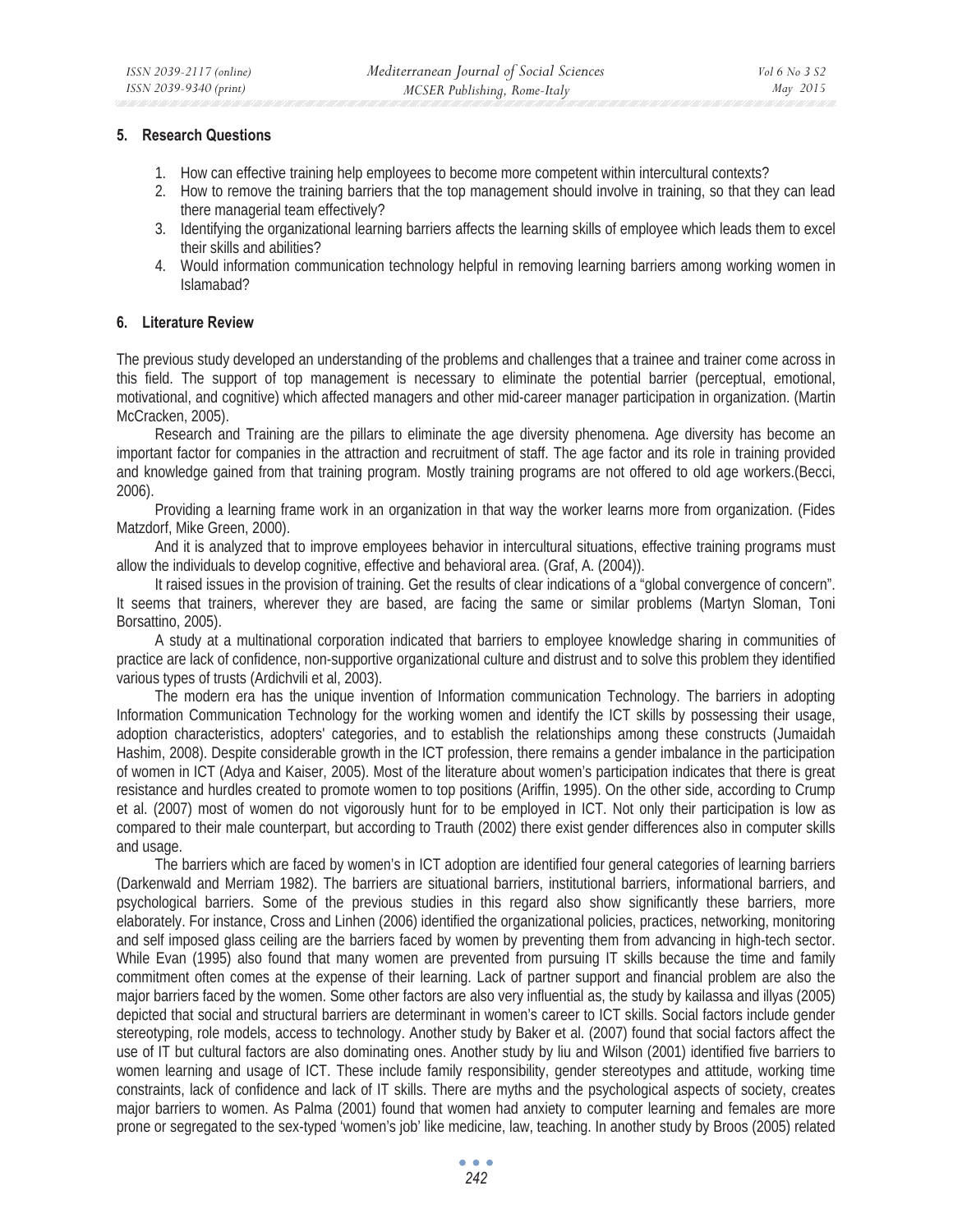| ISSN 2039-2117 (online) | Mediterranean Journal of Social Sciences | <i>Vol</i> 6 No 3 S2 |
|-------------------------|------------------------------------------|----------------------|
| ISSN 2039-9340 (print)  | MCSER Publishing, Rome-Italy             | May 2015             |

to computer anxiety depicts that computer self-efficacy as an important factor in office for gender difference related to ICT use. Women lack basic literacy and computer skills. There is no doubt that basic literacy and numeric are needed to read and compose simple messages, navigate the internet, and execute commands in software applications.

ICT cannot produce any outcome unless it is adopted and used effectively. To use ICT, one must at least possess some basic ICT skills. Few studies have examined the relationship between ICT skills and IT adoption. Shiels et al (2003) for example, asserted that strong IT capabilities including the specific ICT skills have considerable influence in adopting ICT. Wainwright et al. (2005) added that managerial ICT skills, ICT knowledge, and ICT practices are important determinants of whether IT is adopted or rejected by the potential users. Learning enables the possession of those skills.

In a previous study (rogers, 1995) theory of innovation by Rogers indicates factors that influence adoption of an innovation and the theory of individual innovation and the theory of perceived attributes because they help to understand the relationship between the innovator characteristics and the adopters' categories.

### **7. Data Source**

This research used a self-developed questionnaire to measure the learning barriers and Information Communication and Technology adoption. The questionnaires were administered face-to-face to a total of 40 working women in Islamabad, who participated as respondents in this research. Those consequences were then coded and SPSS software is then used as numerical implications.

#### **8. Model Used**

To measure the learning barriers, the research used the framework developed by Darkenwald and Merriam (1982). The author has identified four general categories of learning barriers in adult learning, which are:

- Situational barriers
- Institutional barriers
- Informational barriers
- Psychological barriers.

Situational barriers relate to an individual's life context at a particular time, that is, the realities of one's goal and physical environment. For example, cost, lack of time, lack of transportation, lack of childcare and geographical isolation.

Institutional barriers are such as inconvenient schedules, restrictive locations, and the like. Other significant institutional barriers are lack of attractive or appropriate courses and institutional policies and practices that impose inconvenient, confusion, or frustration on adult learners.

Informational barriers are sometimes constructed simply to mean institutional failure in communicating information on learning opportunities to adults.

Psychological barriers are individually held beliefs, values, attitudes, or perceptions that inhibit participation in organized learning activities.

#### **9. Methodology**

Learning barriers in adopting ICT among selected working women in Islamabad

#### **10. Design/Methodology/Approach**

The research used a convenient Sampling Method. The enumerators approached the working women and asked them to respond to the questionnaires. They waited for the respondents to complete the questionnaire and collected them immediately.

This research hypothesizes the following:

- *H1.* There is a relationship between learning barriers and ICT skills.
- *H2.* There is a relationship between learning barriers and ICT usage at workplace.

*H3.* There is a relationship between learning barriers, ICT skills, and ICT usage with innovation characteristics.

*H4.* There is a relationship between learning barriers, ICT skills, and ICT usage with adopters' categories.

The survey instrument was developed from the constructs used in the individual innovativeness theory and the theory of perceived attributes.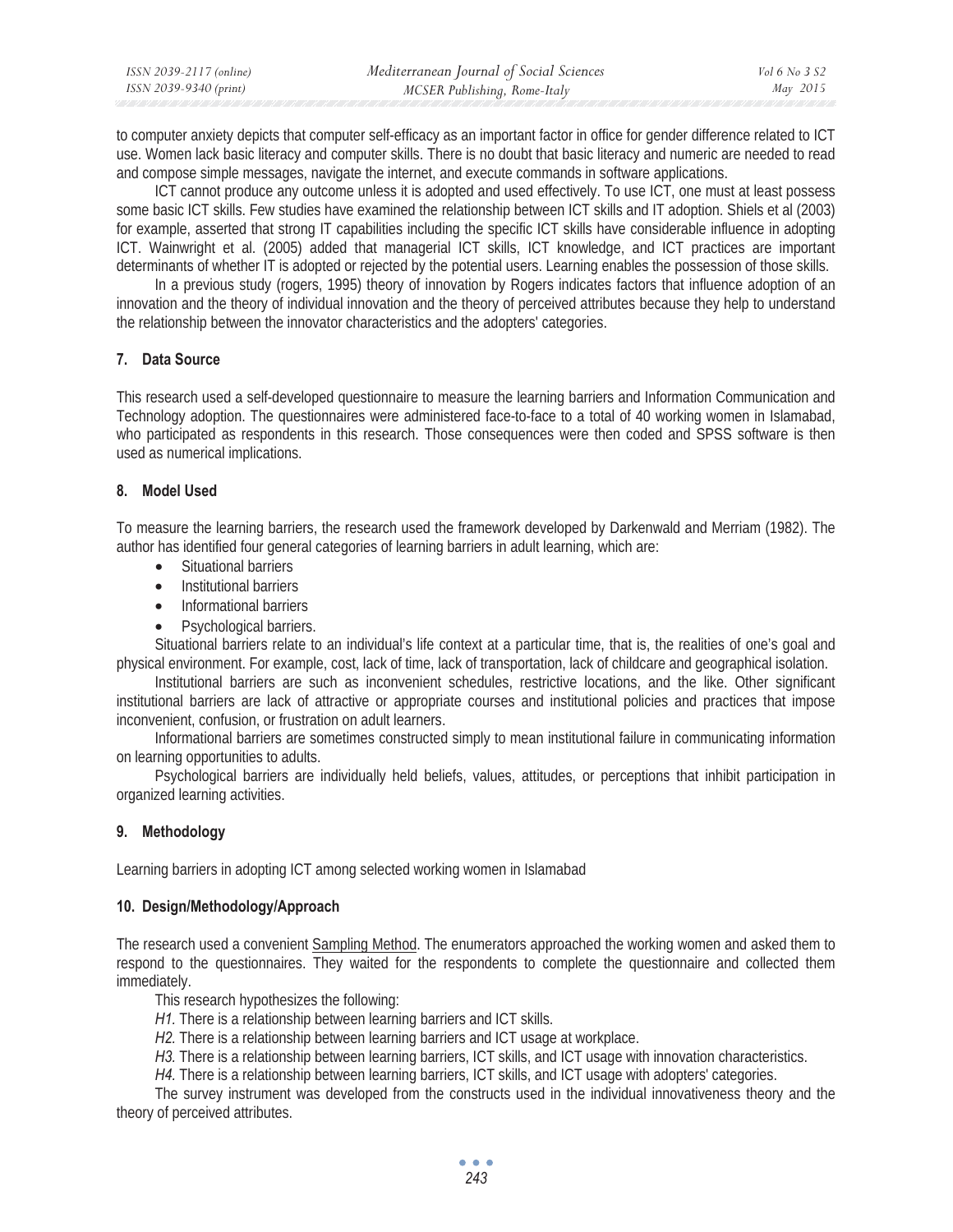| ISSN 2039-2117 (online) | Mediterranean Journal of Social Sciences | $Vol 6$ No. 3 S2 |
|-------------------------|------------------------------------------|------------------|
| ISSN 2039-9340 (print)  | MCSER Publishing, Rome-Italy             | May 2015         |

Theory of perceived attributes: The theory of perceived attributes is based on the view that individuals will adopt an innovation if they perceive that the innovation has the following attributes. First, the innovation must have some relative advantage over an existing innovation or the status quo. Second, it is important for the innovation to be compatible with existing values, past experience, and practices of the potential adopter. Third, the innovation cannot be too complex or perceived as difficult to understand. Fourth, the innovation must have trial ability; whereby it can be tested for a limited period of time without adoption. Fifth, the innovation must offer observable results (Rogers, 1995). Rogers further asserted that an adopter's experience with one innovation influences that individual's perception towards the next innovation in a technology cluster to diffuse through the individual's system. Thus, if adopters have a negative first experience with one computer application, they may consider all computer applications unfavorable from this perspective.

Individual innovativeness theory: The individual innovativeness theory is based on who adopts the innovation and when. The first category of adopters is innovators. Innovators are the risk-takers and pioneers who lead the way. Innovators are able to adopt an innovation with a high degree of uncertainty about it at the time of adoption, and are willing to accept an occasional setback when a new idea proves unsuccessful. The second group is known as the early adopters. Early adopters climb on board the train early and help spread the word about the innovation to others. The third group is the early majority. The early majority are convinced and influenced by the innovators and early adopters. They may deliberate for some time before completely adopting a new idea. Their innovation-decision period is relatively longer than that of the innovator and early adopter. The fourth group is the late majority. The late majority wait to make sure that adoption is in their best interests. They approach innovation cautiously and they do not adopt until most others have done so. The final group is laggards. These are the individuals who are highly skeptical and resist adopting until absolutely necessary (Rogers, 1995).

This theoretical framework helps to understand the reasons IT is adopted by some individuals and not by others. This theory can explain, predict, and account for factors that increase or impede the diffusion of innovations.

Each questionnaire consists of six parts.

- (a) Respondent's background, it has questions regarding respondent's position, age, gender, race, and highest educational attainment.
- (b) Information and communication technology skills, it has questions about the basic skill, skill to use email, skill to use CD-ROM and skill to use internet of the respondents.
- (c) While for ICT usage at work place, questions were posted on the internet usage, CD-ROM usage, and email usage at the work place.
- (d) For innovation characteristics, it has questions on the five innovation characteristics proposed in the research: relative advantage, compatibility, complexity, trialability, and observability.
- (e) For adopters' categories, questions were asked to the respondents in order to identify their adopter category.
- (f) The final part has items for examining the learning barriers.

#### *10.1 Respondents' background*

There were 40 working women who participated in this research. As shown in Table1; about 62 per cent of the respondents are in non-supervisory positions (production operators, supporting staffs, and clericals), while 37.5 per cent are in supervisory positions (supervisors, executives and managers). Two per cent of the respondents are, of young age with more than 25 per cent aged below 35 years old. About 60 per cent completed high schools, 35 per cent graduated with a diploma, and 4.1 per cent are degree holders.

The education variable was negatively correlated to learning barrier ( $r=-0.447$ ;  $p=0.000$ ). The higher the education qualification obtained by the respondents, the lesser learning barriers they faced in adopting ICT.

| Variable        | Label           | Percentage |      |
|-----------------|-----------------|------------|------|
| <b>Position</b> | Non-supervisory | 25         | 62.5 |
|                 | Supervisory     |            | 37.5 |
| Race            | Punjabi         |            |      |
|                 | Sindhi          |            | 23.6 |
|                 | <b>Balochi</b>  |            |      |
|                 | <b>Others</b>   |            |      |

|  |  |  | Table 1. Distribution of respondent's background (n =40) |  |
|--|--|--|----------------------------------------------------------|--|
|--|--|--|----------------------------------------------------------|--|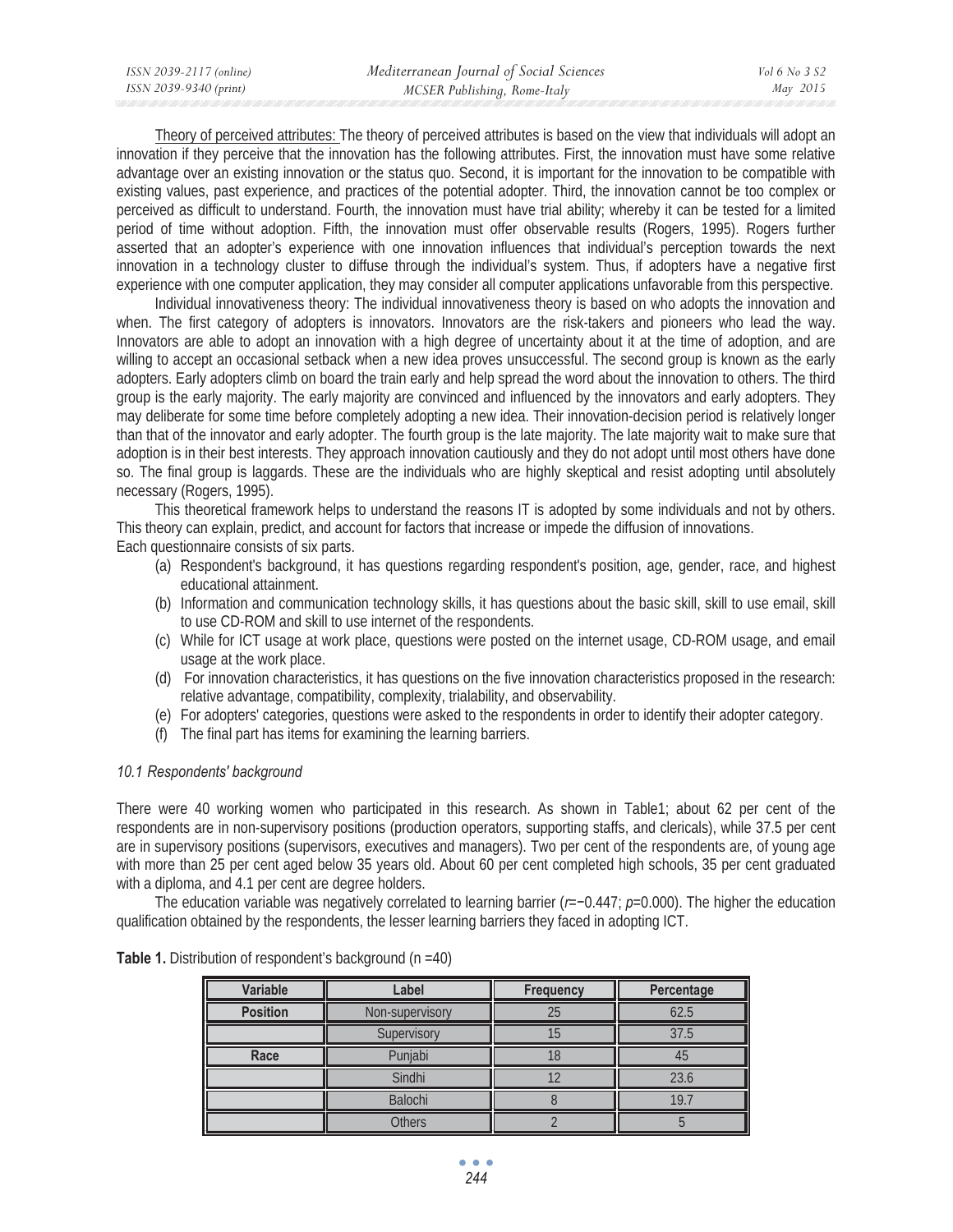| Age              | 25 years old    |    | 2.5  |
|------------------|-----------------|----|------|
|                  | 25-35 years old | 10 | 25   |
|                  | 36-45 years old | 20 | 50   |
|                  | 46-55 years old | 8  | 19.7 |
|                  | 55 years old    |    | 2.5  |
| <b>Education</b> | Primary school  |    | h    |
|                  | High school     | 24 | 60   |
|                  | Diploma         | 10 | 35   |
|                  | Bachelor degree | 20 | 25.7 |
|                  | Master degree   | 35 | 4.1  |
|                  | <b>Others</b>   |    | 1.3  |

#### *10.2 Learning barriers*

Four learning barriers are examined in this study. They are situational barrier, institutional barrier, informational barriers, and psychological barrier. Descriptive statistics in "Table 2" shows that the respondents disagreed that they face some of these learning barriers (mean 2.491). For situational barriers, the respondents in the supervisory positions faced lesser learning barriers (mean 2.157) as compared to the respondents in the non-supervisory positions (mean 2.652), and the difference in mean is significant (*p*=0.000).

**Table 2:** Learning Barriers

|                          | N  | <b>Mean</b> | <b>SD</b> | t-value | p-value |
|--------------------------|----|-------------|-----------|---------|---------|
| <b>Situational</b>       | 40 | 2.407       | 0.750     | 3.968   | 0.000   |
| (a)Non-supervisory       | 25 | 2.652       | 0.922     |         |         |
| (b)Supervisory           | 15 | 2.157       | 0.789     |         |         |
| <b>Institutional</b>     | 40 | 2.576       | 0.907     | 1.337   | 0.182   |
| (a)Non-supervisory       | 25 | 2.776       | 0.718     |         |         |
| (b)Supervisory           | 15 | 2.646       | 0.612     |         |         |
| <b>Learning Barriers</b> | 40 | 2.491       | 0.763     | 4.615   | 0.000   |
| (a)Non-supervisory       | 25 | 2.628       | 0.646     |         |         |
| (b)Supervisory           | 15 | 2.233       | 0.478     |         |         |

#### *10.3 Information and communication technology skills*

The objective of this study among others is to examine the ICT skills (basic computer skill, e-mail skill, CD-ROM skill, and internet skill) possessed by the selected working women in ISLAMABAD. The results in "Table 3" show that the respondents have ICT skills slightly above average (mean 3.301). The independent samples test showed that there is a difference in mean score between the non-supervisory and the supervisory, and the difference is statistically significantly. The respondents in the supervisory positions possess good ICT skills and their ICT skills are higher (mean 4.105) than the respondents in the non-supervisory positions (mean 3.092).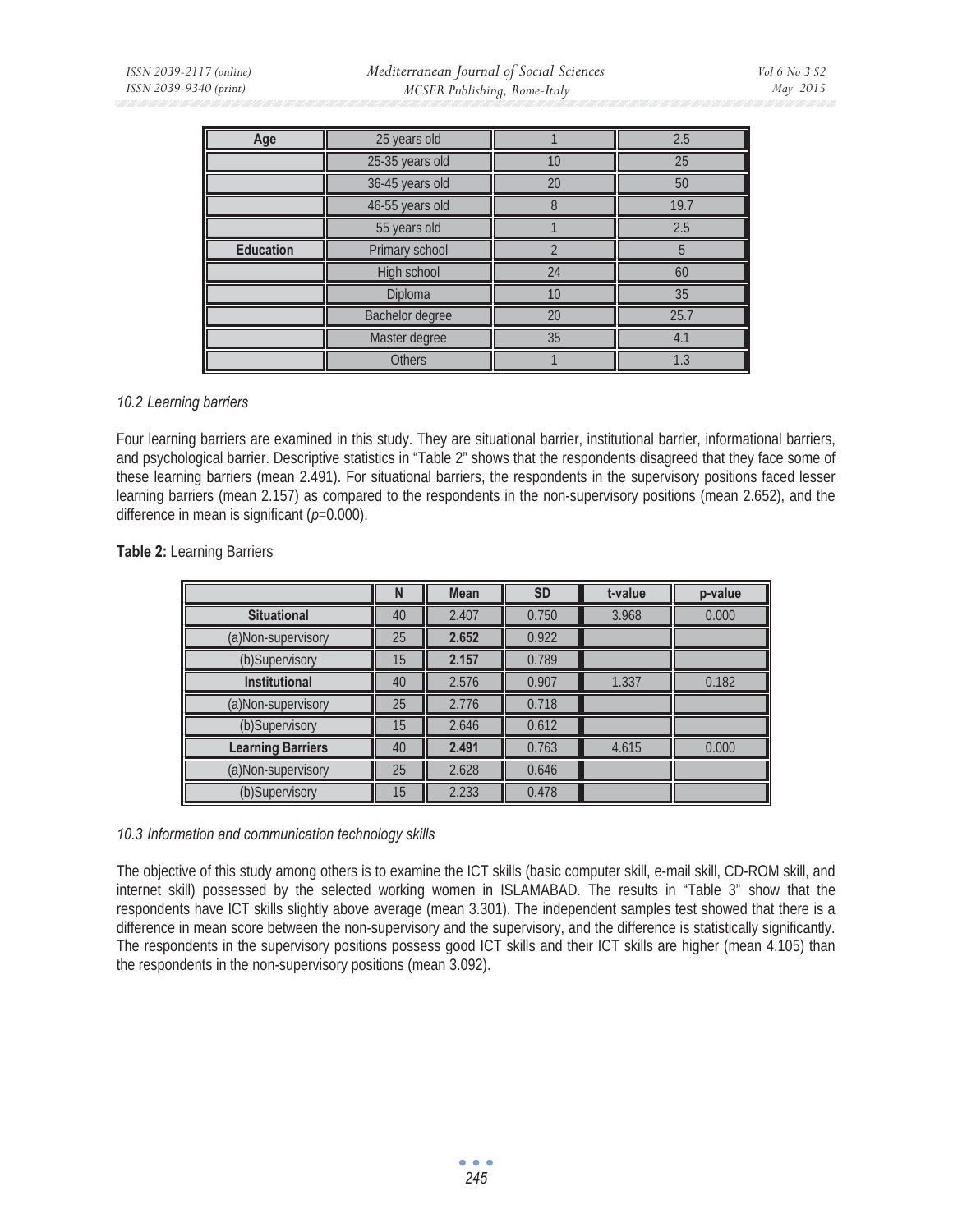#### **Table 3.** ICT skill

|                    | N  | <b>Mean</b> | <b>SD</b> | t-value  | p-value |
|--------------------|----|-------------|-----------|----------|---------|
| <b>Basic skill</b> | 40 | 3.270       | 1.0702    | $-4.218$ | 0.00    |
| (a)Non-supervisory | 25 | 3.144       | 1.104     |          |         |
| (b)Supervisory     | 15 | 3.756       | 0.760     |          |         |
| E-mail             | 40 | 3.475       | 1.401     | $-6.401$ | 0.00    |
| (a)Non-supervisory | 25 | 3.232       | 1.404     |          |         |
| (b)Supervisory     | 15 | 4.408       | 0.920     |          |         |
| <b>Internet</b>    | 40 | 3.260       | 1.415     | $-6.814$ | 0.00    |
| (a)Non-supervisory | 25 | 3.001       | 1.402     |          |         |
| (b)Supervisory     | 15 | 4.256       | 0.955     |          |         |
| <b>ICT skills</b>  | 40 | 3.301       | 1.218     | $-6.333$ | 0.00    |
| (a)Non-supervisory | 25 | 3.092       | 1.226     |          |         |
| (b)Supervisory     | 15 | 4.105       | 0.780     |          |         |

#### *10.4 ICT usage at workplace*

For the ICT usage at workplace, the respondents were asked to indicate how often they use the internet, CD-ROM, and e-mail at their workplace. "Table 4" shows that the respondents almost seldom (mean 2.526) use the internet and e-mail at their workplace.

| Table 4. The independent samples test for ICT usage |
|-----------------------------------------------------|
|-----------------------------------------------------|

|                     |    | <b>Mean</b> | <b>SD</b>      | t-value  | p-value |
|---------------------|----|-------------|----------------|----------|---------|
| Internet usage      | 40 | 2.019       | 0.951          | $-1.722$ | 0.086   |
| <b>CD-ROM</b> usage | 40 | 2.450       | 1.163          | $-1.612$ | 0.108   |
| E-mail usage        | 40 | 3.120       | $1.55^{\circ}$ | $-5.643$ | 0.000   |
| ICT usage           | 40 | 2.526       | 1.061          | $-3.813$ | 0.000   |

#### *10.5 Innovation characteristics*

The literature has identified five innovation characteristics. These are the dimensions for why innovation was adopted by the respondents. The dimensions are:

- $\blacktriangleright$  Relative advantage,
- $\triangleright$  Compatibility,
- $\triangleright$  Complexity,
- $\triangleright$  Trialability, and
- ¾ Observability.

Referring to "Table 5"; "complexity" was identified as the most prevalent innovation characteristics with the highest mean (mean 4.171) among the respondents. Both of the groups; the non-supervisory and supervisory find it difficult to adopt IT. The respondents in the supervisory positions agreed that they have relative advantage (mean 4.146), compatibility (mean 4,003), and trialability (mean 4.043) of the innovation.

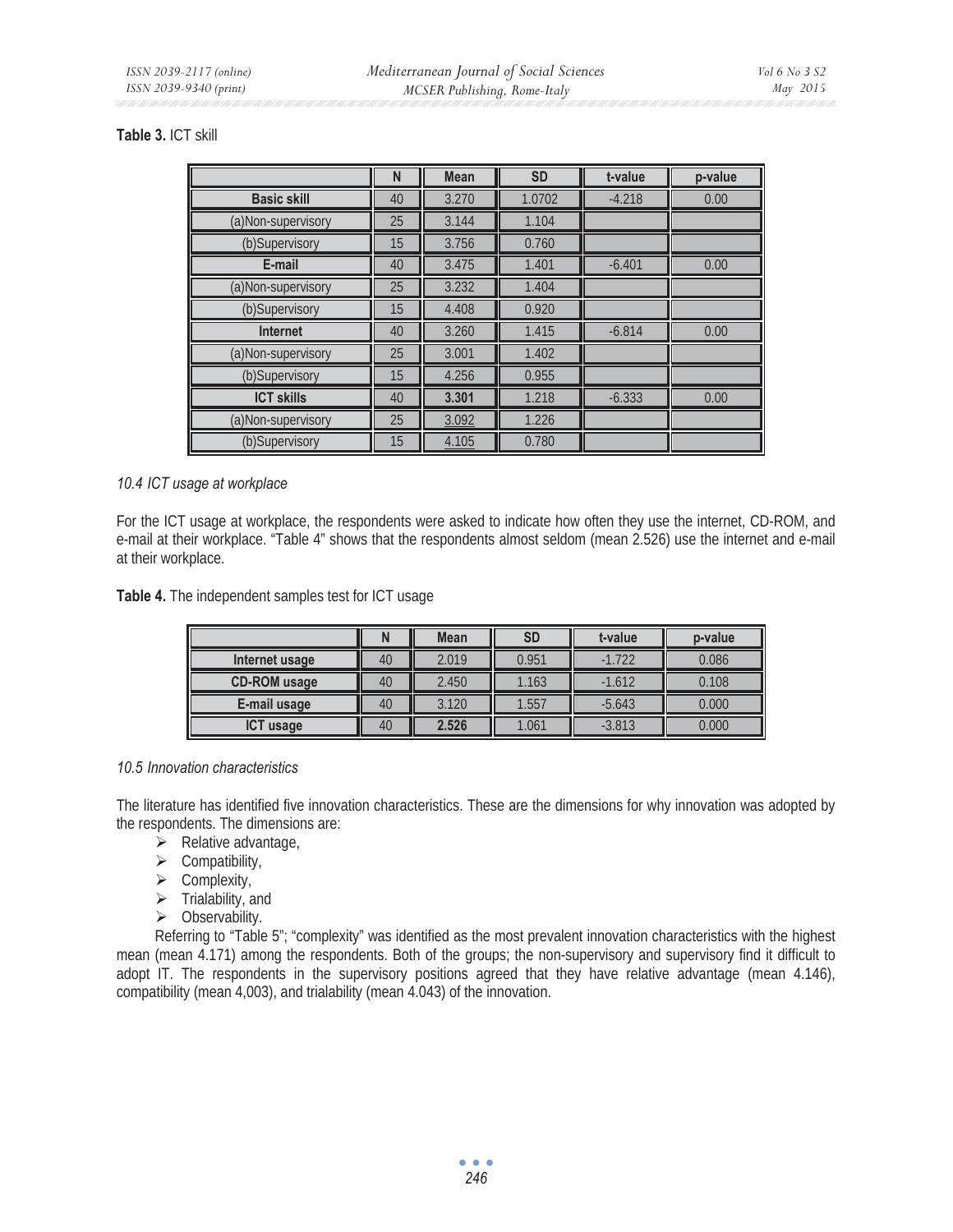#### **Table 5.** Innovation

|                                   | N  | <b>Mean</b> | <b>SD</b> | t-value  | p-value |
|-----------------------------------|----|-------------|-----------|----------|---------|
| Relative advantage                | 40 | 3.497       | 1.122     | $-5.465$ | 0.000   |
| (a)Non-supervisory                | 25 | 3.329       | 1.131     |          |         |
| (b)Supervisory                    | 15 | 4.146       | 0.811     |          |         |
| <b>Trialability</b>               | 40 | 3.491       | 1.018     | $-5.104$ | 0.000   |
| (a)Non-supervisory                | 25 | 3.347       | 1.031     |          |         |
| (b)Supervisory                    | 15 | 4.043       | 0.750     |          |         |
| <b>Complexity</b>                 | 40 | 4.171       | 0.596     | $-3.586$ | 0.000   |
| (a)Non-supervisory                | 25 | 4.411       | 0.603     |          |         |
| (b)Supervisory                    | 15 | 4.403       | 0.509     |          |         |
| <b>Observability</b>              | 40 | 3.653       | 0.768     | $-4.051$ | 0.000   |
| (a)Non-supervisory                | 25 | 3.566       | 0.747     |          |         |
| (b)Supervisory                    | 15 | 3.989       | 0.758     |          |         |
| <b>Innovation characteristics</b> | 40 | 3.703       | 0.719     | $-5.848$ | 0.000   |
| (a)Non-supervisory                | 25 | 3.588       | 0.710     |          |         |
| (b)Supervisory                    | 15 | 4.145       | 0.573     |          |         |

#### *10.6 Adopters' categories*

The adopters' categories discussed in the literature are innovators, early adopters, early majority, late majority, and laggards. The results in "Table 6" illustrate that the group's highest mean score was for innovator (mean 3.524). The second highest mean score was for early majority (mean 3.358). The respondents in the supervisory group score highest in the innovator category as well. The independent samples test shows that there is a difference in mean between the two groups; the non-supervisory and the supervisory, and the difference is statistically significant (*p*=0.000). Innovators are able to adopt with a high degree of uncertainty about an innovation at the time of adoption, and are willing to accept an occasional setback when a new idea proves unsuccessful. For the early majority group, they may deliberate for some time before completely adopting a new idea.

|                             | N. | <b>Mean</b> | <b>SD</b> | t-value  | p-value |
|-----------------------------|----|-------------|-----------|----------|---------|
| <b>Innovators</b>           | 40 | 3.524       | 0.926     | $-5.291$ | 0.000   |
| (a)Non-supervisory          | 25 | 3.389       | 0.947     |          |         |
| (b)Supervisory              | 15 | 4.044       | 0.608     |          |         |
| Late majority               | 40 | 3.274       | 0.859     | $-1.535$ | 0.126   |
| (a)Non-supervisory          | 25 | 3.236       | 0.839     |          |         |
| (b)Supervisory              | 15 | 3.419       | 0.925     |          |         |
| <b>Early majority</b>       | 40 | 3.358       | 0.948     | $-1.830$ | 0.068   |
| (a)Non-supervisory          | 25 | 3.308       | 0.973     |          |         |
| (b)Supervisory              | 15 | 3.549       | 0.826     |          |         |
| <b>Adopters' categories</b> | 40 | 3.315       | 0.734     | $-3.582$ | 0.000   |
| (a)Non-supervisory          | 25 | 3.311       | 0.761     |          |         |
| (b)Supervisory              | 15 | 3.671       | 0.537     |          |         |

#### **Table 6.** Adopters'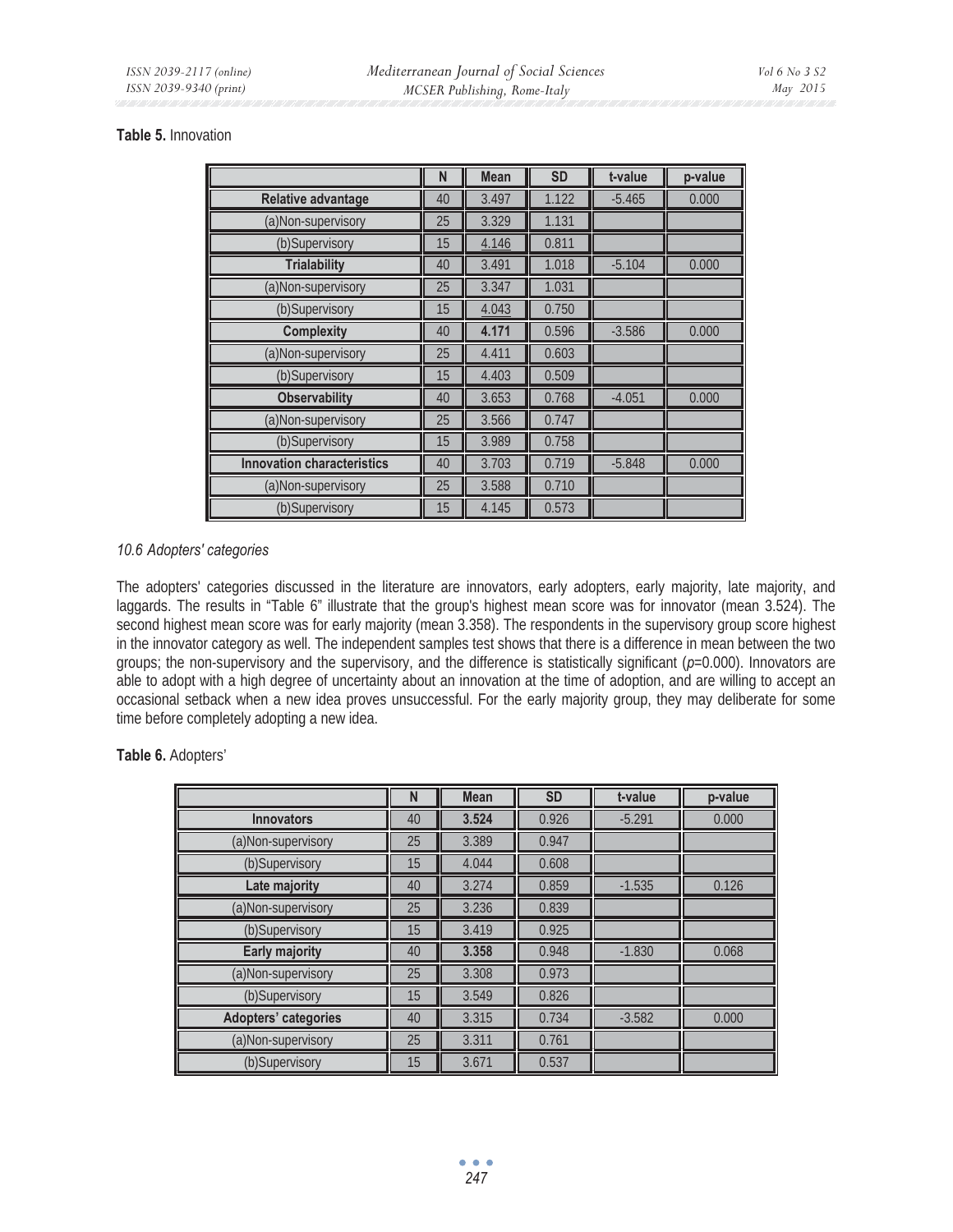#### *10.7 Learning barriers as predictor to ICT innovation and adoption*

The results in "Table 7"; "Table 8"; and "Table 9" support the research hypotheses. It is shown that learning barriers are negatively correlated to ICT skills ( $r=-0.679$ ,  $p=0.000$ ). Similarly ICT usage, is negatively correlated with learning barriers  $(r=-0.621, p=0.000)$ . At the same time, learning barriers are negatively related to innovation characteristics  $(r=-0.688, p=0.688)$ *p*=0.000). Learning barriers are also negatively related to adopters' categories (*r*=-0.523, *p*=0.000). Moreover, learning barriers, ICT skills, and ICT usage accounted for 70 per cent variation in innovation characteristics. Meanwhile, for adopters' categories, 43 per cent variation is accounted for by the learning barriers, ICT skills, and ICT usage.

### **Table 7.** Correlation analysis of the studied variables

| <b>Variable</b>    |       | <b>Mean</b> | <b>SD</b> |            |
|--------------------|-------|-------------|-----------|------------|
| <b>1.LEA BARR</b>  | 0.860 | 2.491       | 0.763     |            |
| 2.ICT SKILL        | 0.974 | 3.301       | 1.218     | $-0.679**$ |
| 3.ICT USE          | 0.942 | 2.526       | 1.061     | $-0.621**$ |
| <b>4.INNO CHAR</b> | 0.978 | 3.703       | 0.719     | $-0.688**$ |
| <b>5.ADDOP CAT</b> | 0.920 | 3.385       | 0.734     | $-0.523**$ |

Notes: \*\*p, 0.001; LEABARR = learning barriers; ICT SKILL =ICT skills; ICT USE = ICT usage; INNO CHAR = innovation characteristics; ADOPPCAT =

Adopters' category

**Table 8.** Regression analysis predicting innovation characteristics

| Independent variables |          | t-value | p-value  |
|-----------------------|----------|---------|----------|
| Learning barriers     | $-0.229$ | 25.336  | $0.000*$ |
| <b>ICT skills</b>     | 0.499    | 9.061   | $0.000*$ |
| ICT usage             | 0.193    | 3.741   | $0.000*$ |

Notes: Dependent Variable: innovation characteristics; \*statistical significant at p, 0.05; R<sup>2</sup> = 0.701; Adjusted R<sup>2</sup> = 0.698; F =  $243.368$ ; Sig = 0.000.

#### **Table 9.** Regression analysis predicting adopters' categories

| <b>Independent Variables</b> |        | t-value | p-value  |
|------------------------------|--------|---------|----------|
| Learning barriers            | 20.136 | 22.302  | $0.022*$ |
| <b>ICT skills</b>            | 0.467  | 6.188   | $0.000*$ |
| ICT usage                    | 0.113  | .598    | $0.111*$ |

Notes: Dependent variable: adopters' category; statistical significant at  $p < 0.05$ ; R<sup>2</sup> = 0.438; Adjusted R<sup>2</sup> = 0.433; F = 80.853;  $Sig = 0.000$ 

### **11. Findings**

It was found that the women in Islamabad have the average ICT skills but the women working at a supervisory position were having good ICT skills. Women of Islamabad are actually lacking in the learning ability. Working women in Islamabad are lower than expected, even though they do not face serious learning barriers. These findings have several important implications. This study provides useful insights to reduce the knowledge gap by identifying ICT skills and ICT usage as predictors to explore ICT adoption among the working women in Islamabad. Even though this study did not examine the attitudes directly, other studies (Cross and Linehan, 2006; Liu and Wilson, 2001) have found that the attitudes of some women actually nourished this problem, which need to change if women are to be seen as competent as men in ICT. In male dominated field such as IT, there exists a doubt if women can ever accomplish the job as men can do. This prevalent bias may discourage many talented women from entering the career field, and prevent those who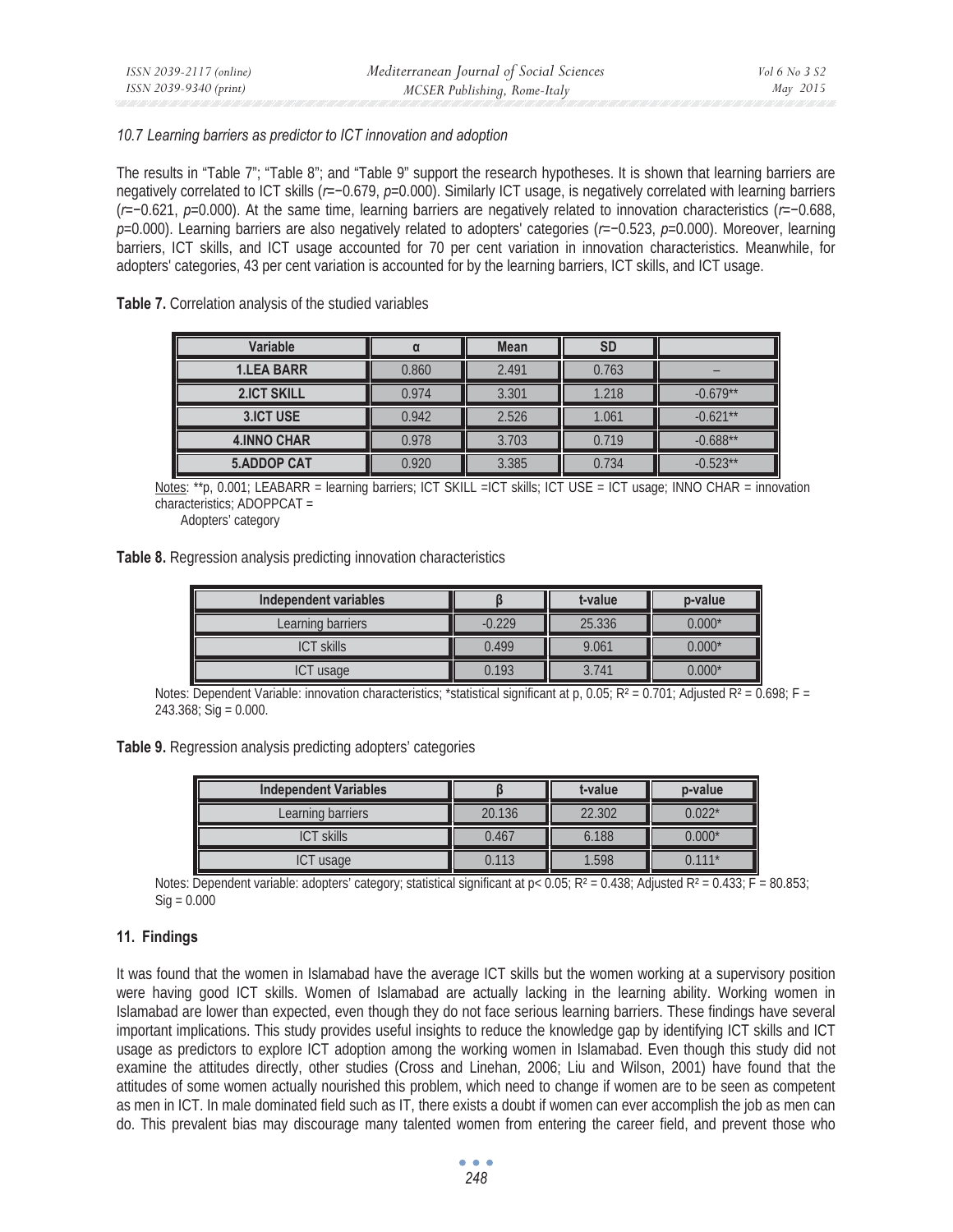choose to enter from advancing inside their organizations. For the non-supervisory jobs, women need to be IT literate because more women-related jobs such as typists, bank tellers and telephone operators are replaced by the IT. IT has created many jobs and eliminated many others (Michie, 2006; Wilson-Kovacs, 2006). Practically, all jobs in the present day require increasing levels of IT skills. The managers of organization will need to take initiatives to seek for ways to improve the skills of their women employees and to create work environment that build self-efficacy expectations for them. Otherwise, women probably will remain uninspired to fulfill the need to be highly skilled IT workers and managers.

#### **12. Conclusion**

We come to know various barriers in employee training after our research. Trainers cannot deliver effective training if they do not understand the needs of their trainees. Trainers and managers require knowledge about the skills and weaknesses of staff. With the correct research, training can be customized to the needs of trainees. More generally, managers who do not interact with their team members on a regular basis may find it difficult to evaluate the need for training. A lack of data also is a barrier to effective training. Similar to a lack of direction, it relates to an institutional perspective. A business cannot learn from its training successes without adequate data about previous training sessions in the form of employee feedback, reports on progress and impact on organizational growth figures. Formal evaluation of training after the training takes place is crucial for obtaining and maintaining this data. Access to such data can save time and money when a business plans new training activities.

Lack of team spirit and poor communication can undermine learning and development because most forms of learning occur through communication between managers and employees. Training is ineffective if staff is not motivated about participating openly in group activities. It is the manager's responsibility to encourage employees to develop so that they feel they will benefit from training. Regular interaction is important to ensure managers are aware of exactly what kinds of training different employees require. Open communication is vital for encouraging employees.

For future research direction, it would be interesting to discover the reasons for low ICT skills among working women and how this has affected their job performance. Furthermore, future researches could examine what efforts organizations have taken to improve the women employees' ICT skills. It is also interesting to know if women who work in different occupations have different learning opportunities and barriers to adopt ICT. Those who are working in the ICT field might have different set of learning opportunities and other career advancement barriers.

#### **References**

- Ariffin, J. 1995, "Reviewing Malaysian women's status: country report in preparation for the fourth UN world conference on women", in Koshal, M., Gupta, A. and Koshal, R. (1998), "Women in management: a Malaysian perspective", Women in Management Review 13.1(1995): 11-18.
- Alexander Ardichvili, Vaughn Page and Tim Wentling 2003. "Motivation and barriers to participation in virtual knowledge-sharing communities of practice." Knowledge management 7.1 (2003): 64-77.
- Andrea Graf, 2004. "Breaking down barriers." Development and learning in organization 19.4 (2005): 20-22.
- Bassi, L. & McMurrer, D., (2007). Maximizing Your Return on People. Harvard Business Review, March 2007, Reprint R0703H.
- Baldwin, T.T, Ford, J.K 1988. Transfer of training: a review and directions for future research, Personnel Psychology, Vol. 41 pp.63-105.
- Bacci Newton 2006. "Training and age-diverse workforce." Industrial and commercial training 38.2 (2006): 93-97.
- Bassi, L., Gallager, A., & Schroer, E. 1996. The ASTD Training Data Book. Alexandria, VA: American Society for Training and Development.
- Broos, A. 2005, "Gender and information and communication technologies (ICT) anxiety: male self-assurance and female hesitation", Cyber Psychology & Behavior 8.1 (2005): 21-31.
- Cross, C., Linehan 2006, "Barriers to advancing female careers in the high-tech sector: empirical evidence from Ireland", Women in Management Review 21.1 (2006): 28-39.
- Darkenwald, G.G., Merriam, S.B. 1982, Adult Education: Foundations of Practice, Harper & Row Publisher, New York, NY.
- David Robotham 2004. "Developing the competent learner." Industrial and commercial training 36.2 (2004): 66-72.
- Fides Matzodrof and Mike Green 2000. "Barriers to organizational learning in the chartered surveying profession." Property management 18.2 (2000): 92-113.
- Government of Pakistan, 2012-13. Economic Survey of Pakistan, Economic Advisor Wing, Finance Division, Islamabad, p.181, 184-85.

Government of Pakistan 1998. Population and Housing Census of Pakistan, 1998: Census Bulletin-1. Population Census Organization Statistics Division, Islamabad. Government of Pakistan 2002-003. Economic Survey of Pakistan, Islamabad: Economic Advisor Wing, Finance Division, pp.184-85,

- Jonathan S.Swift and Keith Lawrence 2004. "Interactive training for UK SMEs." Development and learning in organizations 18.3 (2004): 26-28.
- Junaidah Hashim 2008. "Learning barriers in adopting ICT among selected women in Malaysia." Gender in management 23.5 (2008):